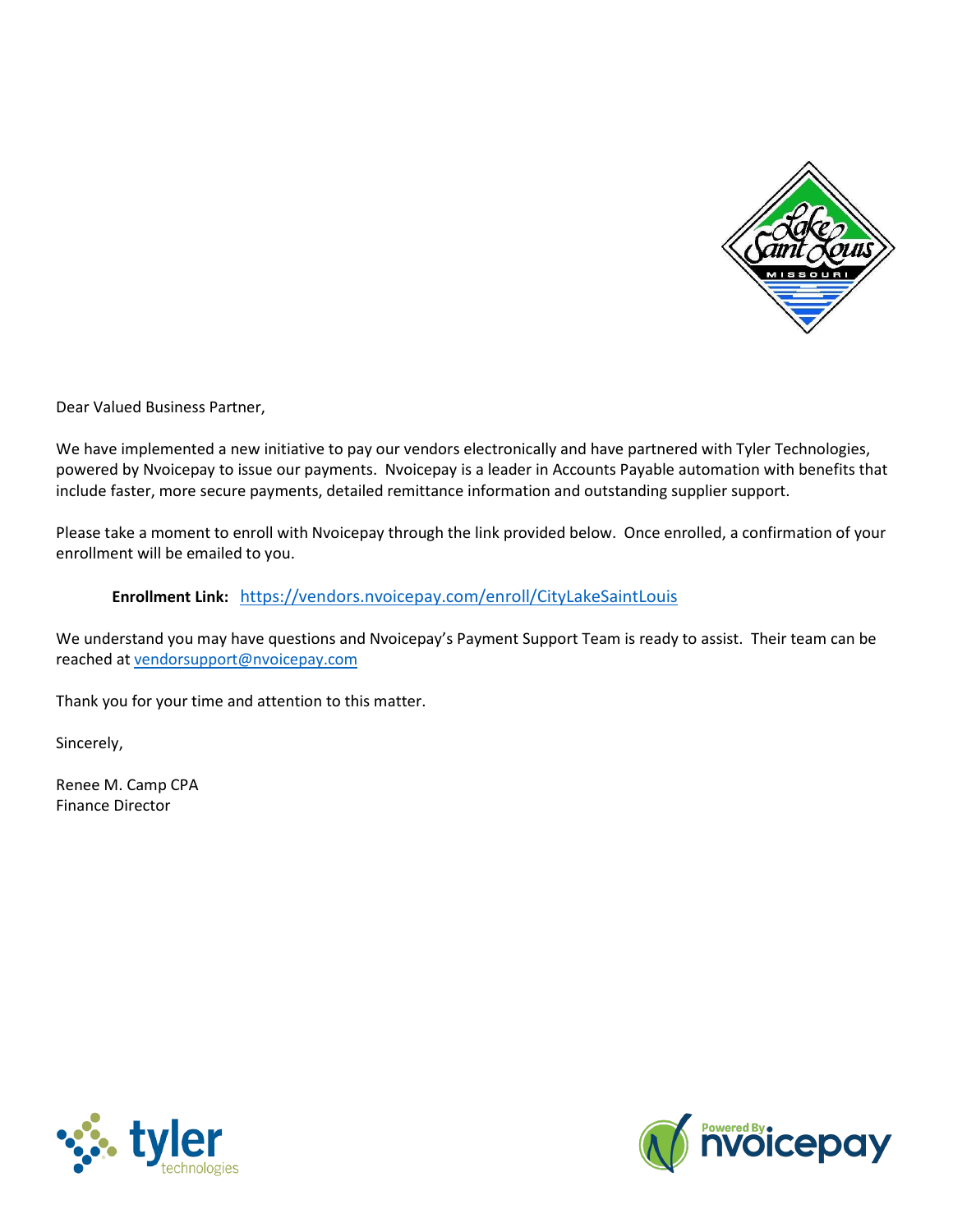# Nvoicepay FAQ

## **Q: Who is Nvoicepay & why are they contacting me?**

**A:** We have elected Tyler's AP Automation solution, powered by Nvoicepay as our electronic payment provider. Going forward, we will be using them to pay our vendor invoices electronically. You've received an enrollment letter from them on our behalf so you can enroll to receive electronic payments.

## **Q: What if we still want to receive check payments?**

**A:** Moving to electronic payments will expedite your receipt of payment, while also eliminating the risk of a check being lost in the mail. If you still want to receive check payments, please notify Nvoicepay that this is your only option.

## **Q: Are there any fees associated with this payment service?**

**A:** Your typical Mastercard processing fees apply (according to the agreement you have with your merchant provider), but Nvoicepay does not charge our vendors any additional fees for using their services.

## **Q: Should I send Nvoicepay my invoices going forward?**

**A:** No. The billing end of your payment process will not change—please continue to bill your invoices as you do today.

## **Q: When can I expect to receive payments?**

A: Card Payments: Nvoicepay will send you a detailed remittance advice within one business day after your customer authorizes payment (Remittance instructions are delivered to the email address(es) provided during enrollment). Login to the Payment Command Center to obtain a single-use virtual card number and payment details and process your payment immediately.

ACH/EFT Payments: Once your banking information has been received and validated, Nvoicepay will send you a detailed remittance advice within 1 business day after your customer authorizes payment. Funds will deposit into your account within 2-3 bank days from customer authorization (banking standard). Note: ACH enrollments are generally completed within 5-10 business day

## **Q: Why should I choose this over a check?**

**A:** Apart from receiving your payments faster, you'll be provided your own payment portal. Here you can view your payment history, download payment data, print remittance copies, and change or update your administrative information.

## **Q: Who should I send my signup info to?**

**A:** Please forward all enrollment forms to Nvoicepay. Enrolling electronically is the fastest way to get enrolled. Please use the below link and complete your enrollment, or you can fax in your enrollment to 888.371.3080 or email it to **[vendors@nvoicepay.com.](mailto:vendors@nvoicepay.com)** Electronic Enrollment URL: [https://vendors.nvoicepay.com/enroll/CityLakeSaintLouis](https://us-west-2.protection.sophos.com/?d=nvoicepay.com&u=aHR0cHM6Ly92ZW5kb3JzLm52b2ljZXBheS5jb20vZW5yb2xsL0NpdHlMYWtlU2FpbnRMb3Vpcw==&i=NTkwNzVjZmJiM2I1ZDAxNGUxN2JjY2Iw&t=K2ovRHNJVUhkNGFYSENoancrRi9jMTd3aFZWRXhBNk56anZHdFBhZHNFMD0=&h=d59be2b8ca9b4af694db69dd680e186b)

## **Q: I'm already signed up—I have a payment/account/portal question:**

**A:** Please forward all payment inquiries on to Nvoicepay—they have an entire department dedicated to payment support and supplier services.